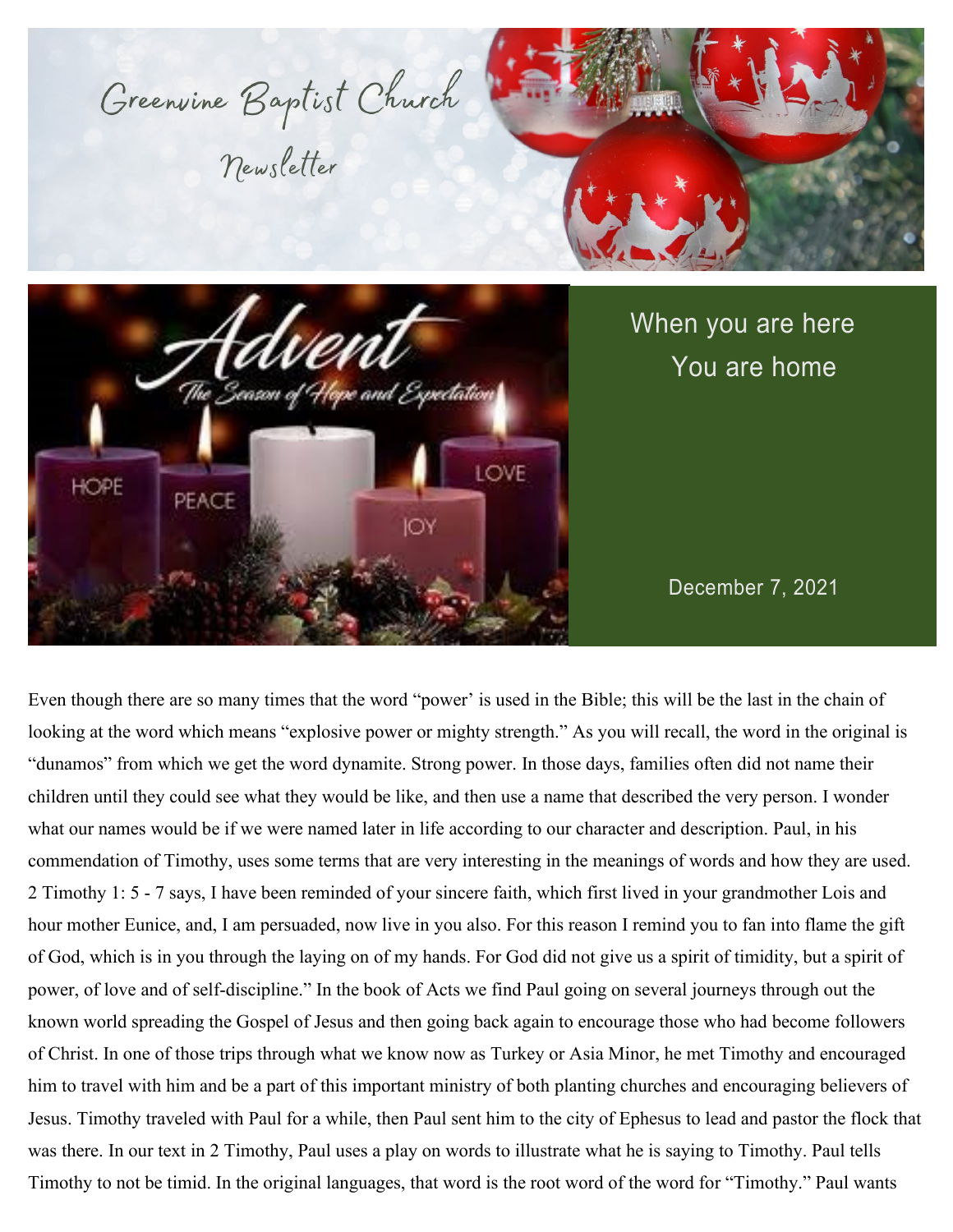Timothy to "not" live up to his name. Paul was encouraging Timothy to be bold in his life and testimony. In the context of the verses, Timothy had the "gift" of pastor-teaching, and was to not feel intimidated by others in his use of the knowledge that he had gained by learning from Paul. Rather, Paul encouraged Timothy to be "Powerful." We have already looked at the truth that the Spirit of God lives within us and has given us the power to live godly lives. That includes being a devoted follower of Christ and "growing in grace and in the knowledge of our Lord and Savior, Jesus Christ." Then, after discovering the spiritual gifts that you have been blessed with to use them to the fullest extent, realizing that they are given by God and are to be used in all of life. Paul reminds Timothy that God has given us a "spirit of power." Bold. Forceful. Explosive. Powerful. Dynamite. But we must be careful in how we use it and to be sure that we use the same parameters that Paul told to Timothy. Paul includes the truth of using love and self-discipline in Timothy's use of the power that was his. There is not a non-controlled use of the word power. Rather it is used in the context of having it bathed in love and self-control. Love, the kind of love that the Bible talks about in 1 Corinthians 13 tells us how to use the power……Love is patient, love is kind. It does not envy, it does not boast, it is not proud. It does not dishonor others, it is not self-seeking, it is not easily angered, it keeps no record of wrongs. Love does not delight in evil but rejoices in the truth." Our boldness in the Gospel and in the Word of God is not just "out there" to be used both indiscriminate nor with a lack of humility. Our boldness is in knowing the truth of God and being able to use it in everyday language in our interaction with others. We are encouraged to pray and read God's Word. Understand that Word and make it's application in our lives so that we are familiar and able to use it in our relationships while here on earth. We are to be bold in our presentation and our use of the Holy Scriptures but to use it always in love. Then Paul uses the words "self-control." When this language is used by Paul, he is always referring to our bodies, our mouths and even our body language is always in control. He calls it self-control, but what he is referring to is being in control. Paul says in Ephesians to "don't be drunk with wine, but be controlled by the Spirit of God." Our ability to control our own selves is the allow the Spirit of God to control us, and our submission to that control. God wants to use us in His work here on earth. He desires to use our natural and spiritual gifts and talents in the work that He is performing here. That means we must be "in-tune" with the Spirit. We must look to Him for our help. For our decisions. For our relationships. For our actions. For our words. For everything. Paul talks to Timothy in regards to not being shy in his performance of the duties and actions that are given to him, rather to use what God has given to him for the work. That should be us. Reading, praying, understanding and being led by Him. Jack and Karen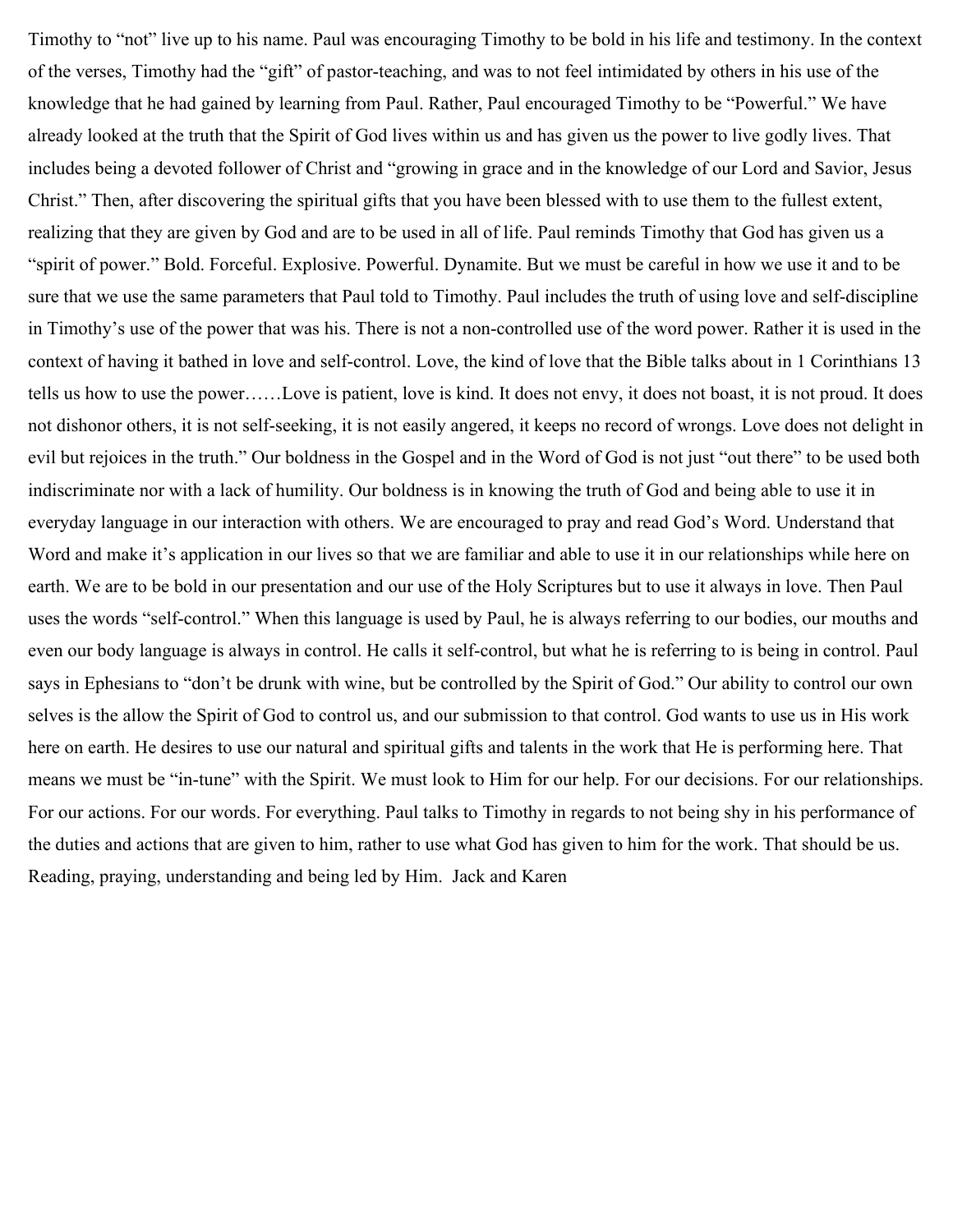### **Upcoming Events**

#### **Bible Study**

We will continue our study of Timothy the Wednesday December 1st.

#### **Christmas Brunch**

We will meet at 9:30am on Sunday December 12 for brunch. We will not be cooking in the kitchen so please bring you dish hot to share.

#### **Greenvine's Girl's of Grace**

On Tuesday Dec 14th The Women will be meeting at Sandra Pulliam's to make bags to take to our shut-ins . You can help by bringing items for the bags such as:

Toothpaste and brushes, combs, puzzle books, fuzzy socks, hard candies, snack crackers, etc.

#### **Toy Drive**

Burton Bridge is collecting gently used blankets and comforters, new unwrapped toys and condiments for the advent bundles. Please drop off donations at the church by December 13th

#### **Christmas Eve Service**

Candlelight service – 6pm on Christmas Eve